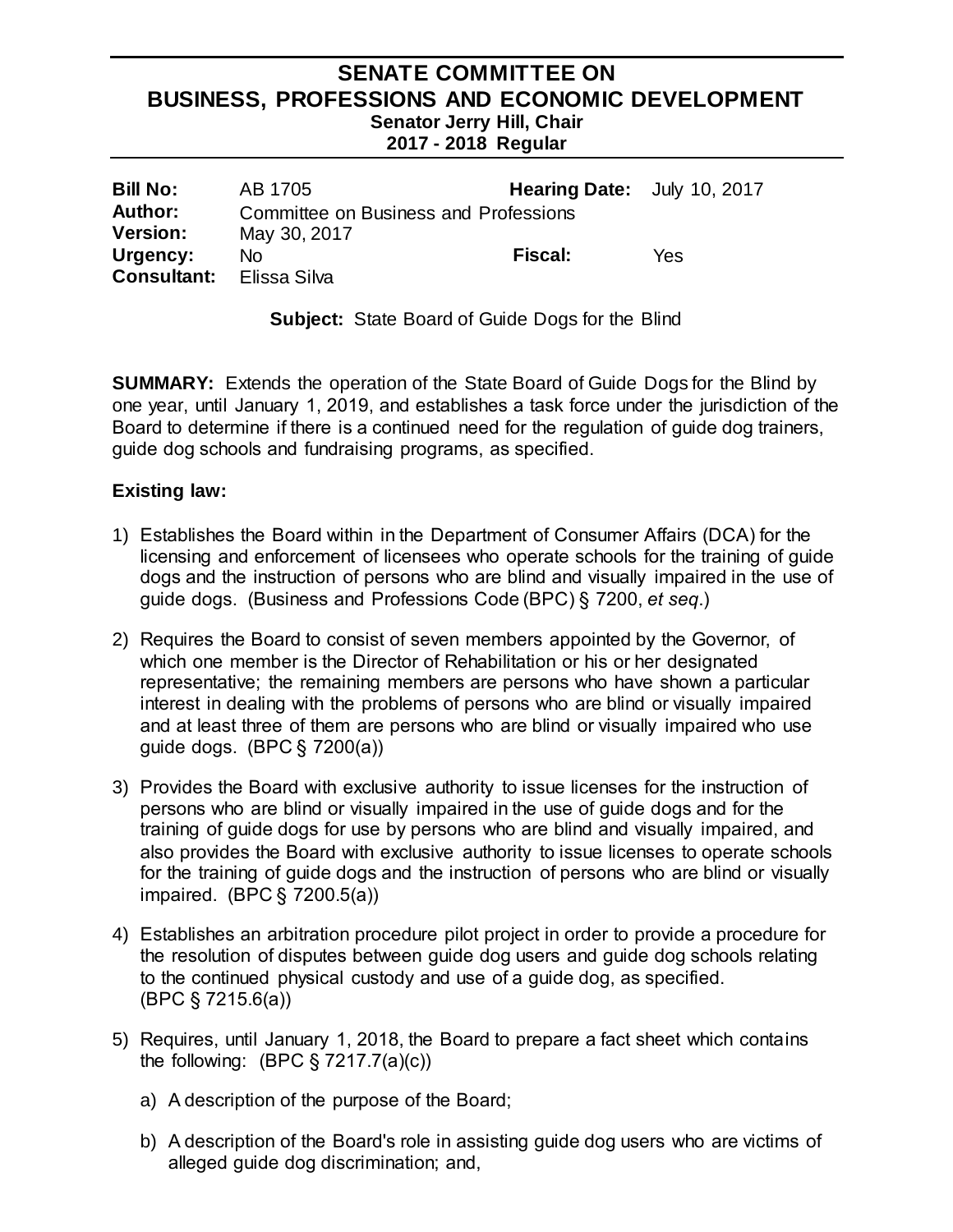### **AB 1705** (**Committee on Business and Professions**) Page **2** of **7**

- c) A description of the Board's arbitration procedure.
- 6) Requires, until January 1, 2018, the Board to post the factsheet on its website and provide copies to each licensed guide dog school. (BPC § 7215(b)(c))

# **This bill**:

- 1) Extends the sunset date of the Board, by one year, until January 1, 2019.
- 2) Deletes the sunset date on the requirement that the Board create a fact sheet about the Board and its purposes, as specified.
- 3) Establishes a task force under the jurisdiction of the Board to examine the role and the mission of the board and if there is a continued need for the regulation of guide dog schools, guide dog trainers, and fundraising programs, and requires the Director of the DCA to appoint the members.
- 4) Makes one other technical and clarifying change.

**FISCAL EFFECT:** According to the Assembly Appropriations Committee analysis dated May 17, 2017:

- 1) Approximately \$214,000 is proposed in the Governor's 2017-18 budget to continue operation of the Board. Annual costs would continue to be incurred in this range for an additional two years (State Board of Guide Dogs for the Blind Fund).
- 2) Minor costs to DCA to convene a task force (Consumer Affairs Fund).

# **COMMENTS:**

- 1. **Purpose.** This is a Committee Bill authored by the Assembly Committee on Business and Professions. According to the Author, "unless legislation is carried this year, to extend the sunset date for the Board, it will be repealed on January 1, 2018. The legislative changes reflected in this bill are solutions to issues raised about the Board in the Assembly Committee on Business and Professions' staff *Background Paper* and during its sunset review hearing on February 27, 2017."
- 2. **Board of Guide Dogs for the Blind.** The Board was established in 1948 to ensure that blind or visually impaired individuals receive well-trained guide dogs. The Board also confirms that blind or visually impaired individuals are thoroughly trained to be effective and safe guide dog users. Furthermore, the Board was also designed to assure donors of guide dog charities their donations are used for their intended charitable purpose. The Board licenses and regulates: 1) guide dog instructors;

2) guide dog schools; and, 3) fundraising programs that open new schools as specified in BPC §§ 7200.5-7210.6. Currently, the Board oversees 103 guide dog instructors, including 47 out of state instructors and three guide dog schools. The Board annually inspects all schools, requires new active guide dog instructors to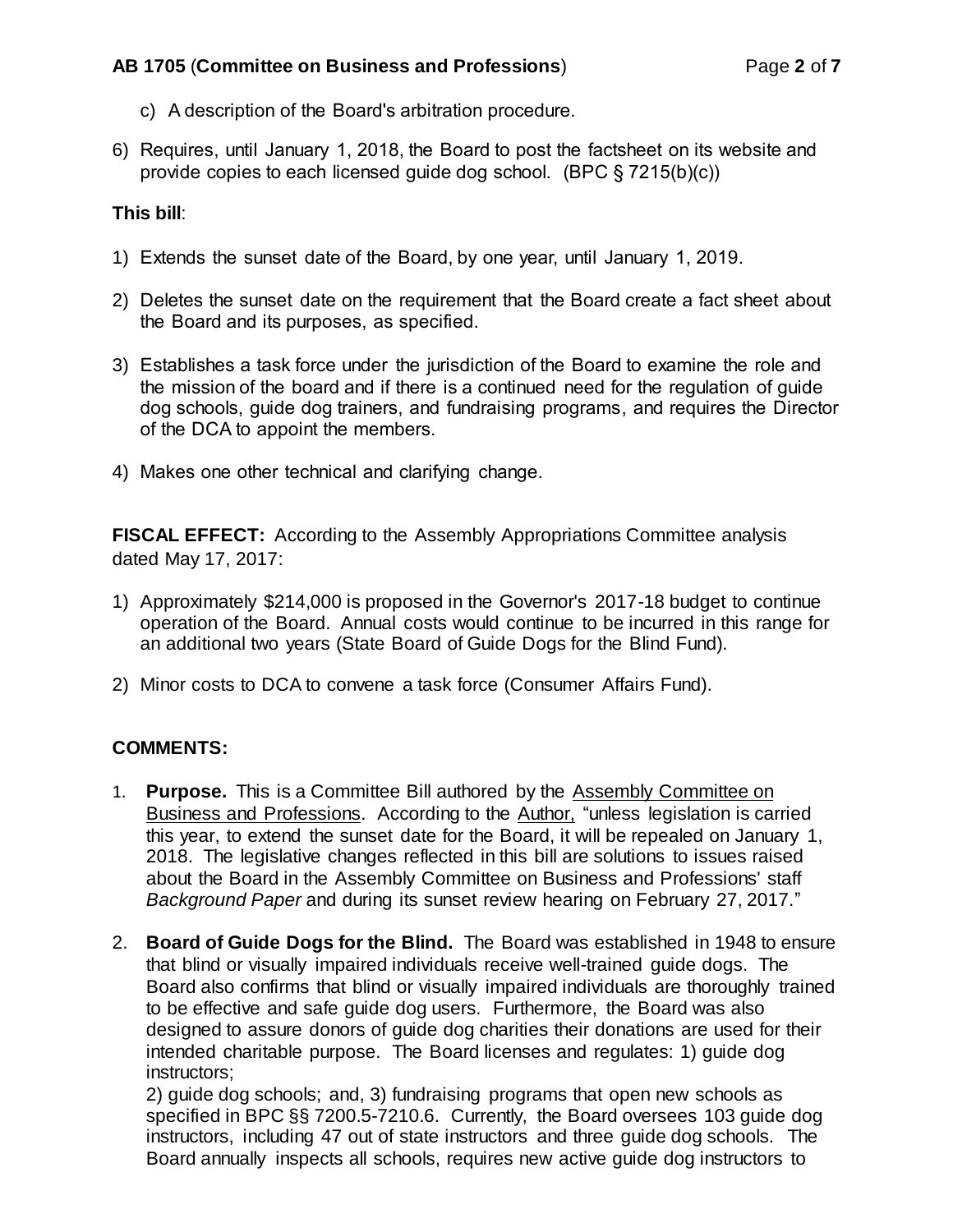take written, practical, and oral examinations, and requires instructors to submit proof of eight hours of continuing education (CE) each year to remain licensed. California is the only State that has such a regulatory program.

- 3. **Joint Oversight Hearings and Sunset Review of DCA Licensing Boards***.* In February and March of 2017, the Assembly Committee on Business and Professions and the Senate Committee on Business, Professions and Economic Development (Committees) conducted multiple joint oversight hearings to review 12 regulatory boards within the DCA and one regulatory entity outside of the DCA. The sunset bills are intended to implement legislative changes recommended in the respective background reports drafted by the Committees for the agencies reviewed this year. During the sunset review hearings, the Committees take public testimony and evaluate the eligible agency prior to the date the agency is scheduled to be repealed. An eligible agency is allowed to sunset unless the Legislature enacts a law to extend, consolidate, or reorganize the eligible agency.
- 4. **The Sunset Review Process.** The sunset review process provides a formal mechanism for the DCA, the Legislature, the regulatory boards, bureaus and committees, interested parties, and stakeholders to make recommendations for improvements to the authority of consumer protection boards and bureaus. This is performed on a standard four-year cycle and was mandated by SB 2036 (McCorquodale, Chapter 908, Statutes of 1994). Each eligible agency is required to submit to the Committees a report covering the entire period since last reviewed that includes, among other things, the purpose and necessity of the agency and any recommendations of the agency for changes or reorganization in order to better fulfill its purpose. During the sunset review hearings, the Committees take public testimony and evaluate the eligible agency prior to the date the agency is scheduled to be repealed. As currently drafted, this bill proposes to extend the operations of the Board by one year, until January 1, 2019, and require the Board to convene a task force to review the role and function of the Board and report back to the Legislature.
- 5. **Related Legislation This Session.** SB 796 (Hill, 2016) extends the sunset date for the Naturopathic Medicine Committee and Respiratory Care Board of California to January 1, 2022 and makes statutory changes to improve the effectiveness of these regulatory entities. (Status: *This bill is currently pending the Assembly Committee on Business and Professions*.).)

SB 797 (Hill, 2016) does not extend the operation of the BVNPT and would allow the BVNPT, the Executive Officer, the VN Act and PT Law to be repealed as of January 1, 2018. (Status: *This bill was amended in the Assembly with different subject matter and no longer deals with the BVNPT.)*

SB 798 (Hill, 2016) extends the operation of the Medical Board of California (MBC) and Medical Practice Act (MBC Act) until 2022 and subjects the Osteopathic Medical Board of California (OMBC) and Osteopathic Act (OMBC Act) to review by the appropriate policy committees of the Legislature to be performed as if the OMBC Act were scheduled to be repealed as of 2022 and makes various changes to the MBC Act and OMBC Act intended to improve oversight of physicians and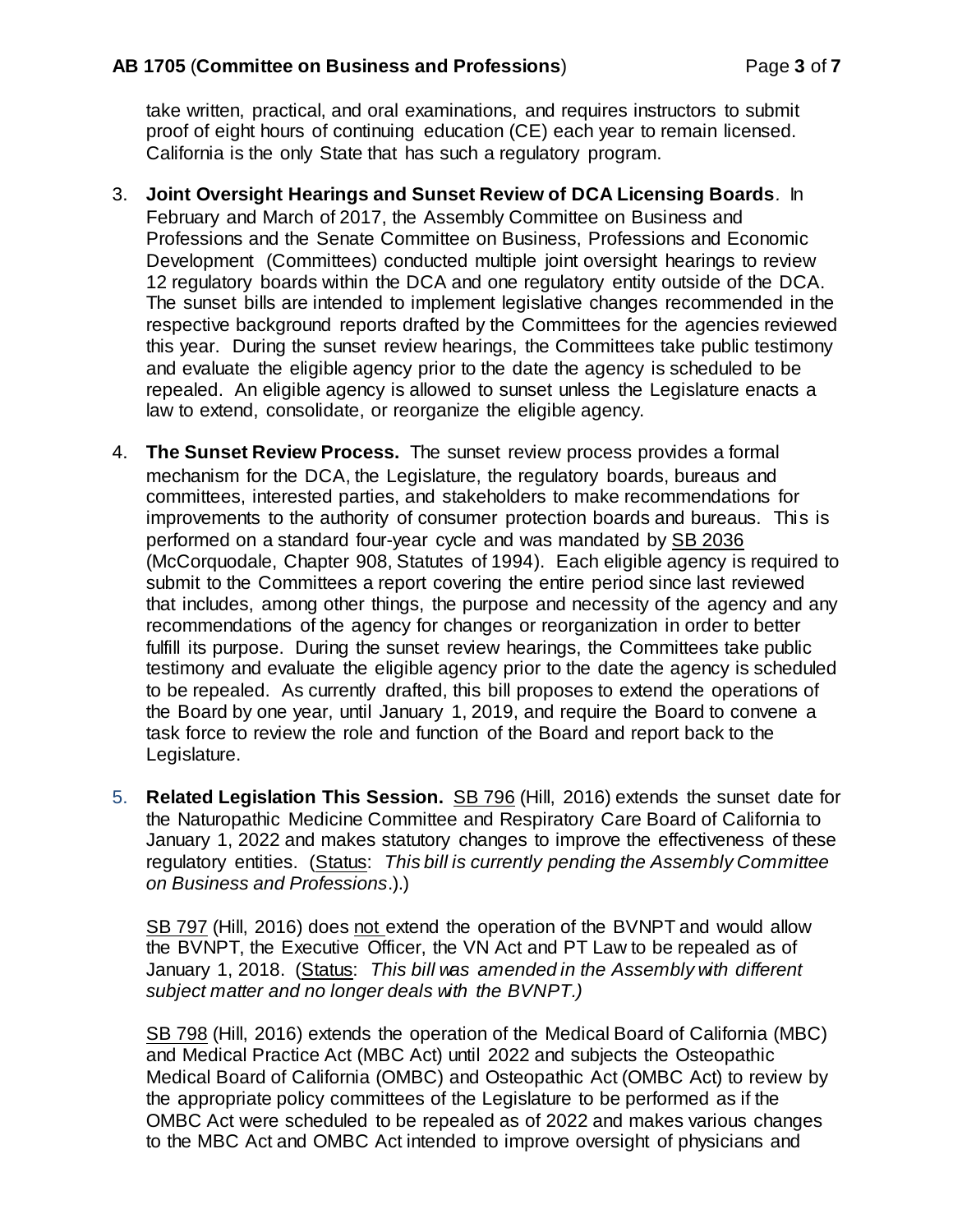surgeons and osteopathic physicians and surgeons. (Status: *This bill is currently pending the Assembly Committee on Business and Professions*.)

SB 799 (Hill, 2016) extends the sunset date on the Board of Registered Nursing (BRN) and makes statutory changes to improve the effectiveness of these regulatory entities. (Status: *This bill is currently pending the Assembly Committee on Business and Professions*.)

AB 1229 (Low, 2016) clarifies that repeal of the provisions establishing the Board of Vocational Nursing and Psychiatric Technicians (BVNPT or Board) and the BVNPT's authority to appoint an executive officer render the BVNPT's successor entity subject to review by the appropriate policy committees of the Legislature. (Status: *This bill is currently set to be heard in front of this policy committee on July 10, 2017*.)

AB 1706 (Assembly Business and Professions Committee, 2016) changes the date for review of the Board of Chiropractic Examiners (BCE) to January 1, 2022, extends the Speech-Language Pathology and Audiology and Hearing Aid Dispensers Board (SLPAHAD) and its authority to appoint and Executive Officer (EO) by four years, until January 1, 2022, and extends the sunset dates for the California Board of Occupational Therapy (CBOT) and the Physical Therapy Board of California (PTBC), and the CBOT's and PTBC's authority to appoint an executive officer until January 1, 2022. (Status: *This bill is currently set to be heard in front of this policy committee on July 10, 2017*.)

AB 1708 (Low of the current legislative session) extends the operation of the State Board of Optometry (Board) and the authority to appoint an executive officer (EO), to January 1, 2022; clarifies the Board's inspection authority; permits the Board to query the National Practitioner Data Bank (NPDB) and collect a fee for that purpose; revises the Board's review for out-of-state applicants; and, deletes the Board's requirement to issue a Letter of Sponsorship, as specified. (Status: *This bill is currently set to be heard in front of this policy committee on July 10, 2017*.)

- 6. **Prior Related Legislation.** SB 1331 (Pavley Chapter, 595, Statutes of 2016), allowed out-of-state personnel to provide follow-up services in California without a license, under specified conditions; revised the composition of the Board to include three, instead of two, representatives of the legally blind or visually impaired community; and, required the Board to create a factsheet that provides specified information about the Board which must be made available to each licensed school to provide to every student receiving training from that school.
- 7. **Arguments in Support.** The California Board of Guide Dogs for the Blind writes in support based on the introduced version of the bill, "The Board appreciates the Committee's efforts in the oversight process and is working diligently to address issues identified in the sunset report. Primarily the Board is in the process of working with stakeholders to draft amendments to existing ownership and arbitration laws that enhance consumer protection and we look forward to providing that language as soon as possible."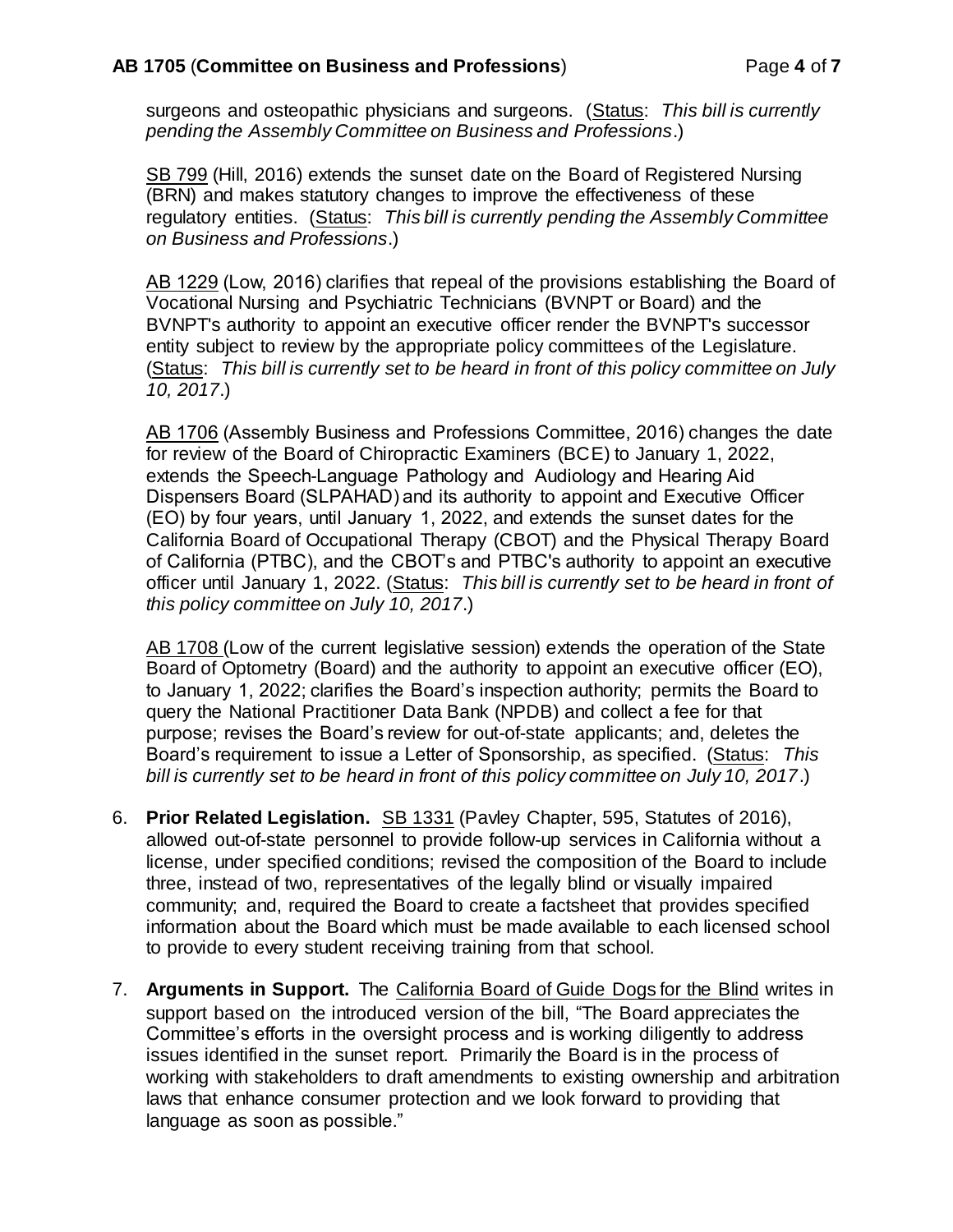### **AB 1705** (**Committee on Business and Professions**) Page **5** of **7**

8. **Arguments in Opposition.** The California Council of the Blind writes in opposition to the current version of the bill, "It was the council that initially favored a State Board of Guide Dogs for the blind and supported its existence for many years. Now the board has become not only unnecessary, but a hindrance to many guide dog handlers. Thus, it should be abolished, and in that regard, AB 1705, which would extend the life of the board for one year, should be defeated."

The California Association of Guide Dog Users writes in opposition, "Currently, in the United States and internationally, guide dog schools subscribe to standards set by the International Federation of Guide Dogs. Fourteen United States-based guide dog schools—including the three guide dog schools in California—and eighty five international schools subscribe to the standards and practices of the IGDF. Accreditation by the IGDF of any guide dog program is accepted globally as representing the highest standard any guide dog program can attain."

Guide Dogs for the Blind writes in opposition, "Guide dog schools within California are required to pay substantial fees to the Board, as a requirement of operation within the State. However, SB 1331 has exempted schools outside the state that are IGDF certified from paying fees or having to qualify in order to operate within the State. We believe that this is an undue burden on California schools and penalizes us relative to our out-of-state counterparts."

The National Federation of the Blind of California writes in opposition, "California is the only with a guide dog board, which created an additional set of parallel standards with which guide dog schools must comply. The standards set by the Board are modeled after the IGDF standards. They are duplicative and add nothing to existing IGDF standards."

Lighthouse for the Blind and Visually Impaired writes in opposition, "Even though no other state government operates a regulatory body analogous to the Guide Dog Board, there is no evidence that the overall quality of service, or the prevalence of fraudulent programs differs between California and other states."

In addition, numerous individuals have submitted letters of concern to the Committees, many whom are consumers of guide dog services. Issues raised by these individuals include concerns that the regulatory regime of the board has become redundant, because all three schools are subject to oversight by the International Guide Dog Federation; unwillingness by the Board to work with consumers; the Board has outlived its usefulness; and, California is the only state with a guide dog board, which created an additional set of parallel standards with which guide dog schools must comply, among others.

### 9. **Former Attempt to Sunset the Board and Whether the Board is Still Necessary.** As noted in the Committee Staff's background paper, according to a previous sunset review of the Board in early 2000, in the mid 1990's the Joint Legislative Sunset Review Committee recommended, at that time, that the Board sunset on July 1, 1997 based on the following findings: 1) the Board licenses few instructors and has not licensed any new schools or fundraising organizations since the licensing requirements were first enacted; and 2) there appeared to be little problem with unlicensed activity, in part due to the close community related to the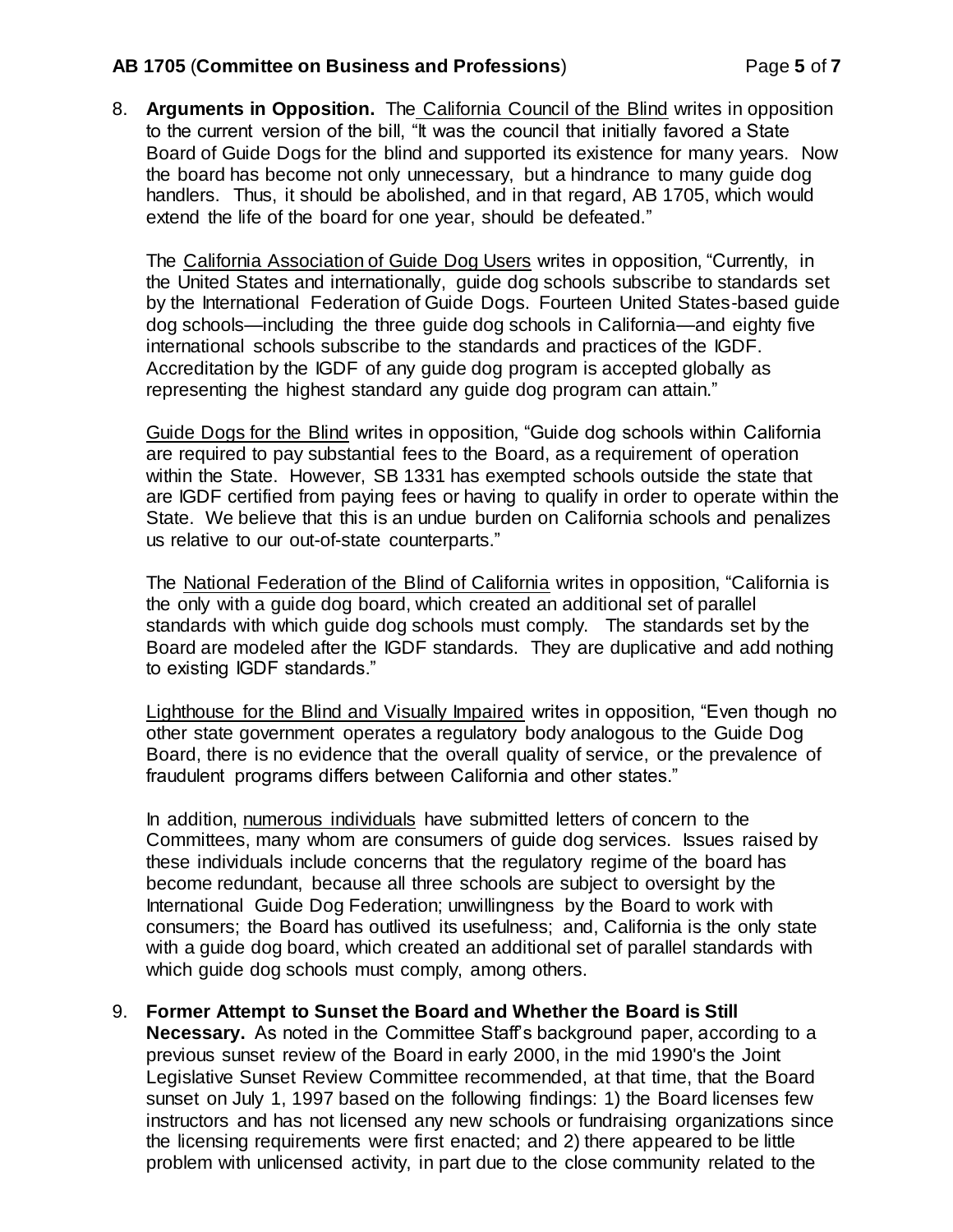#### **AB 1705** (**Committee on Business and Professions**) Page **6** of **7**

activities of the Board's licensees. Upon its sunset, all of the duties and responsibilities of the Board would have been passed to the DCA under the bureau structure. However,

contrary to the recommendation of the JLSRC, the Board was extended for an additional five years and the issue had not been raised since.

Recently, the Committees have become aware of concerns from consumers of guide dog services about the continuation of the Board. According to historical information provided by the Board, at the time of inception, the guide dog field suffered from many of the same problems the service dog industry is experiencing today. Besides considerable public confusion as to the role and function of guide dogs in public places, a long list of scandalous activities historically characterized the field. Providing dogs with no training; raising funds with no plans to produce trained dogs; selling dogs; accepting people for training and not providing any; and selling unauthorized certification papers were significant features of many of the "guide dogs schools" operating in California to prevent fraudulent charities from establishing guide dog schools.

According to numerous stakeholders who have reached out to the Committees, including a California-licensed school, consumer organizations serving blind or visually impaired persons, and numerous individuals, they note that the original intent of the regulatory board which was established in the late 1940s may no longer be necessary. Stakeholders note that today, the operating guide dog schools across the country are certified through the International Guide Dog Federation and additional regulation in California may be considered duplicative and burdensome.

According to the Board's 2016 Sunset Review Report provided to the Committees, the Board has not received a substantial number of complaints within the last three Fiscal Years (FYs). The Board received one complaint in FY 2013/14, two complaints in FY 2014/15, and four complaints in FY 2015/16 and has not taken disciplinary action against any licensees in that same time frame.

10. **Author's Proposed Amendments.** As a result of concerns raised by consumers and advocates for the Blind community about the sunset of this Board, and the low disciplinary levels and other reasons for no longer needing a Board to regulate guide dog schools and their instructors, the Author has requested to amend the bill to delete the extension of the Board's operations and instead establish "title protection" for guide dog trainers and instructors by requiring that only persons who are employed by a school that is certified by the International Guide Dog Federation or its successor entity can call themselves a guide dog instructor or guide dog trainer. In addition, the Author proposes to require schools to annually notify the DCA of instructors or trainers. The Author has requested the following amendments:

Strike Section BPC 7200 *et seq.* and insert:

*Any person who uses in any sign, business card, or letterhead, or, in an*